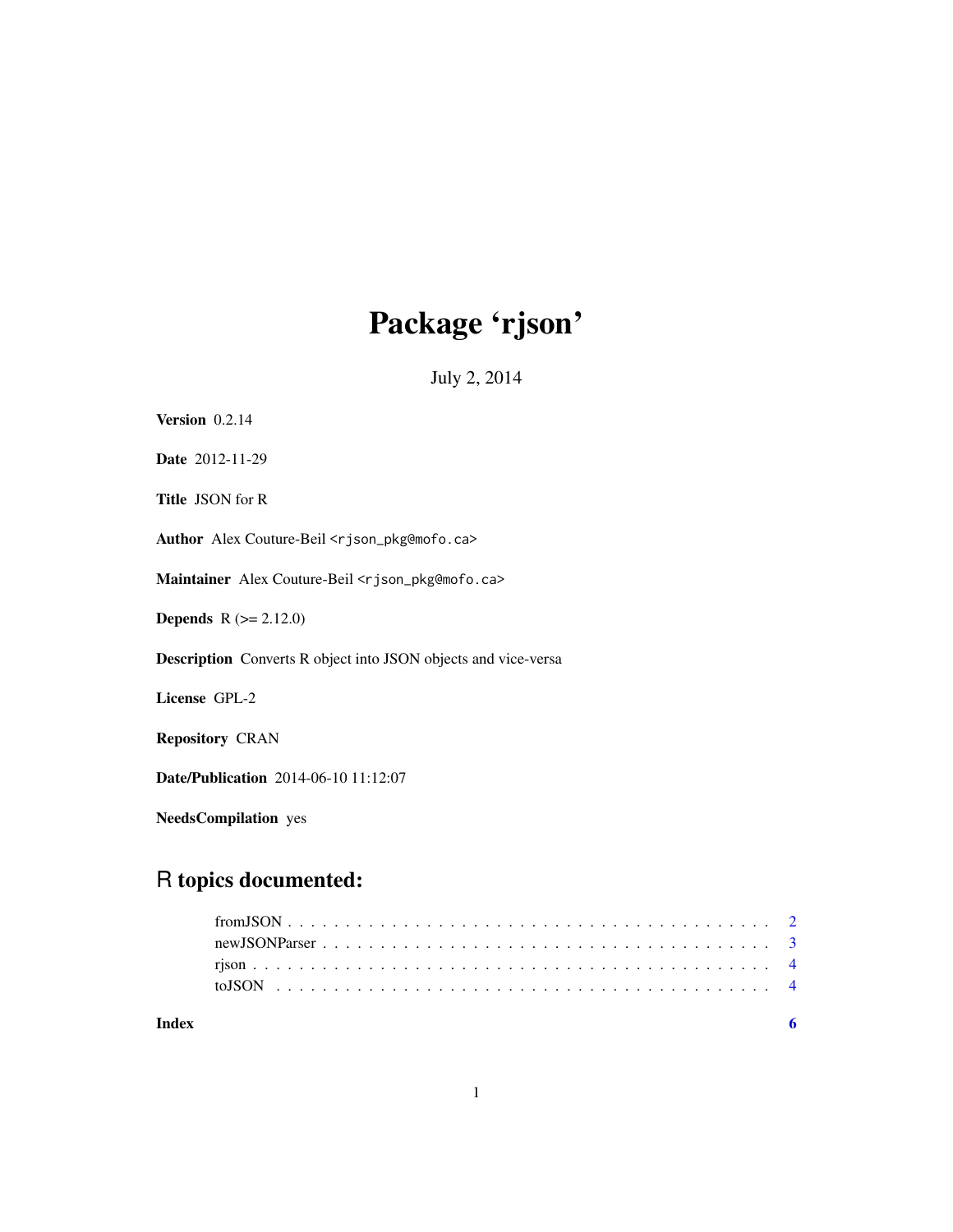<span id="page-1-1"></span><span id="page-1-0"></span>

# Description

Convert a JSON object into an R object.

# Usage

fromJSON( json\_str, file, method = "C", unexpected.escape = "error" )

# Arguments

| json_str          | a JSON object to convert                                                                                                                                                                                |
|-------------------|---------------------------------------------------------------------------------------------------------------------------------------------------------------------------------------------------------|
| file              | the name of a file to read the json_str from; this can also be a URL. Only one of<br>json_str or file must be supplied.                                                                                 |
| method            | use the C implementation, or the older slower (and one day to be depricated) R<br>implementation                                                                                                        |
| unexpected.escape |                                                                                                                                                                                                         |
|                   | changed handling of unexpected escaped characters. Handling value should be<br>one of "error", "skip", or "keep"; on unexpected characters issue an error, skip<br>the character, or keep the character |

# Value

R object that corresponds to the JSON object

# See Also

[toJSON](#page-3-1)

# Examples

```
#watch out for R turning null into FALSE
fromJSON( "[true, false, null]" )
##[1] TRUE FALSE __FALSE__
#but if you use a hash, this will be avoided
fromJSON( '{"a":true, "b":false, "c":null}' )
#R vs C
x <- toJSON( iris )
system.time( y <- fromJSON(x) )
system.time(y2 \leq - fromJSON(x, method = "R") )
```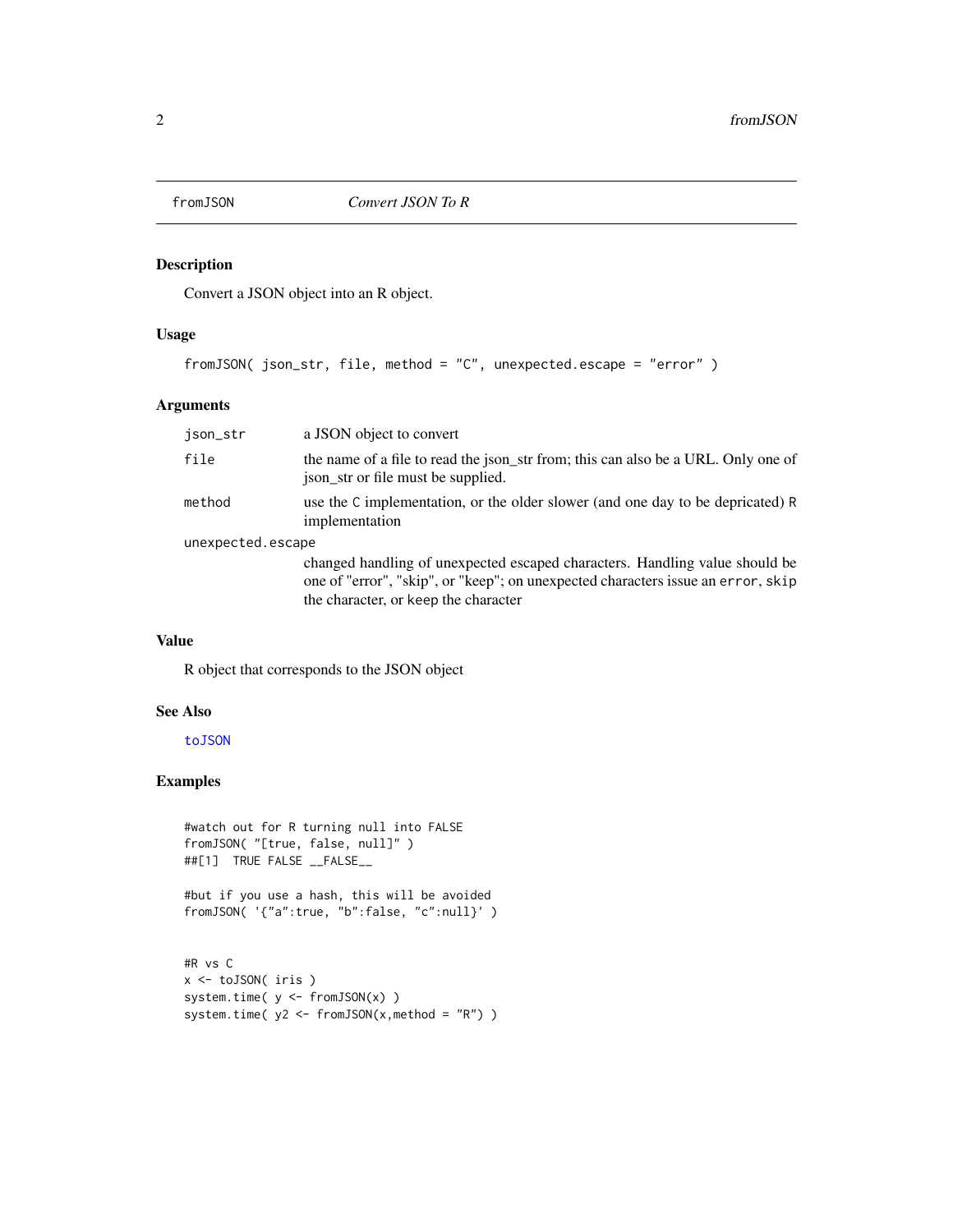<span id="page-2-0"></span>

#### Description

Convert a collection of JSON objects into R objects.

#### Usage

```
newJSONParser(method = "R")
```
#### Arguments

method use the C implementation, or the slower original R implementation

#### Value

A list of functions used for parsing objects

#### See Also

[toJSON](#page-3-1)

# Examples

```
sample_json <- '
{
"breakfast" : [ "milk", "fruit loops", "juice" ],
"lunch" : [ "left over sushi" ]
}
parser <- newJSONParser()
parser$addData( sample_json )
food <- parser$getObject()
print( food )
#This is equivalent to using FromJSON( sample_json )
#However, sample_json can be split into several parts:
### EXAMPLE 2:
part_1 <- '{ "breakfast" : [ "milk", "fruit loops", "juice" ], '
part_2 <- '"lunch" : [ "left over sushi" ]'
# close off the first object, and create a 2nd JSON object, which is simply an
# array
part_3 <- '} [1,2,3,4,5]'
```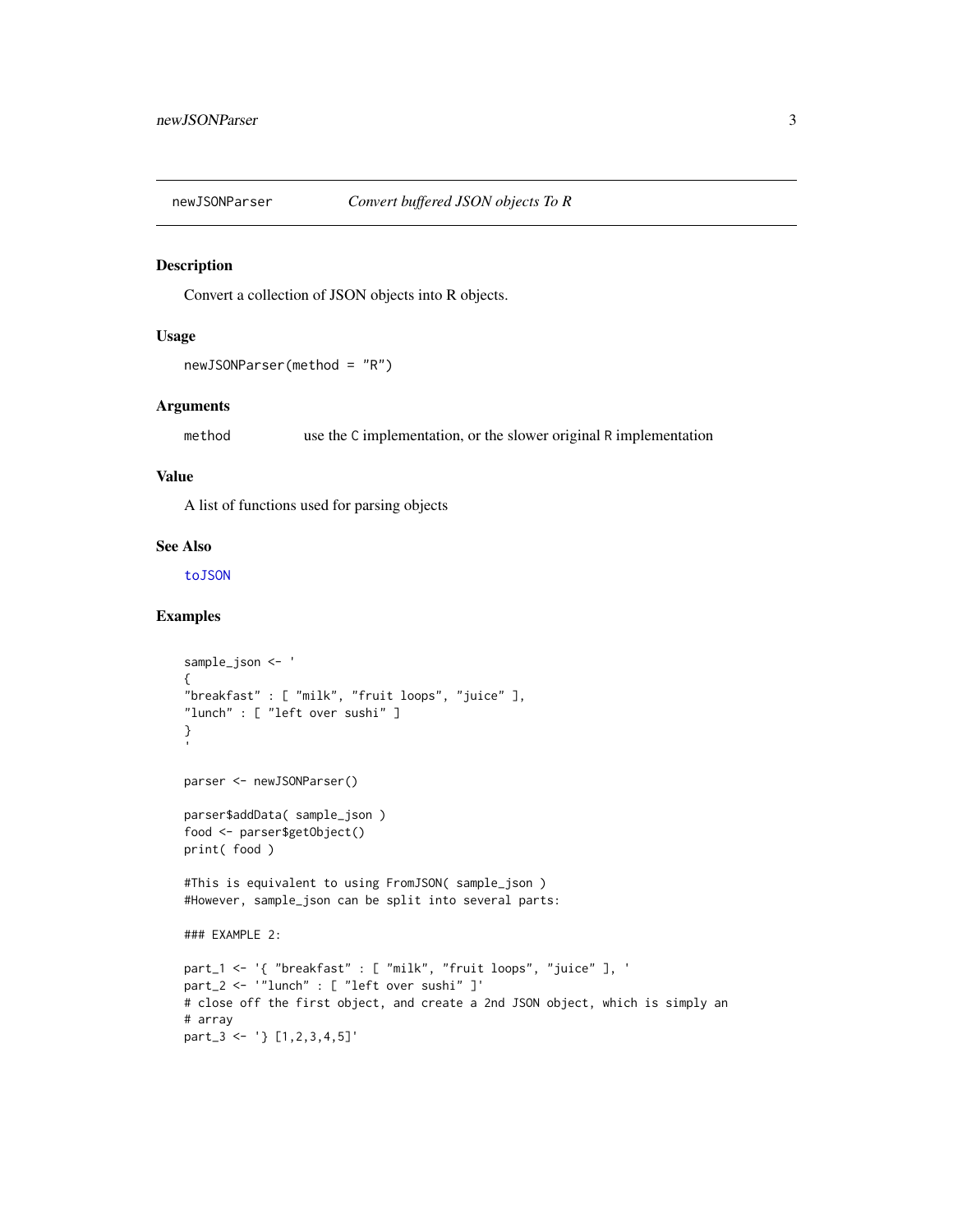```
parser <- newJSONParser()
parser$addData( part_1 )
parser$getObject() #returns NULL - since part_1 isn't complete
parser$addData( part_2 )
parser$getObject() #returns NULL - since part_2 still isn't complete
parser$addData( part_3 )
parser$getObject() #returns the first food object
parser$getObject() #returns the second array
```
rjson *JSON for R*

#### Description

JSON (JavaScript Object Notation) is a lightweight data-interchange format. This package converts JSON objects into R objects and vice-versa. See json.org for an overview of JSON. Unicode is unfortunately not supported at the moment.

<span id="page-3-1"></span>

toJSON *Convert R To JSON*

#### Description

Convert an R object into a corresponding JSON object.

\*\*\*Lists with unnamed components are not currently supported\*\*\*

#### Usage

toJSON( x, method="C" )

#### Arguments

|        | a vector or list to convert into a JSON object                                                   |
|--------|--------------------------------------------------------------------------------------------------|
| method | use the C implementation, or the older slower (and one day to be depricated) R<br>implementation |

# Value

a string containing the JSON object

# See Also

[fromJSON](#page-1-1)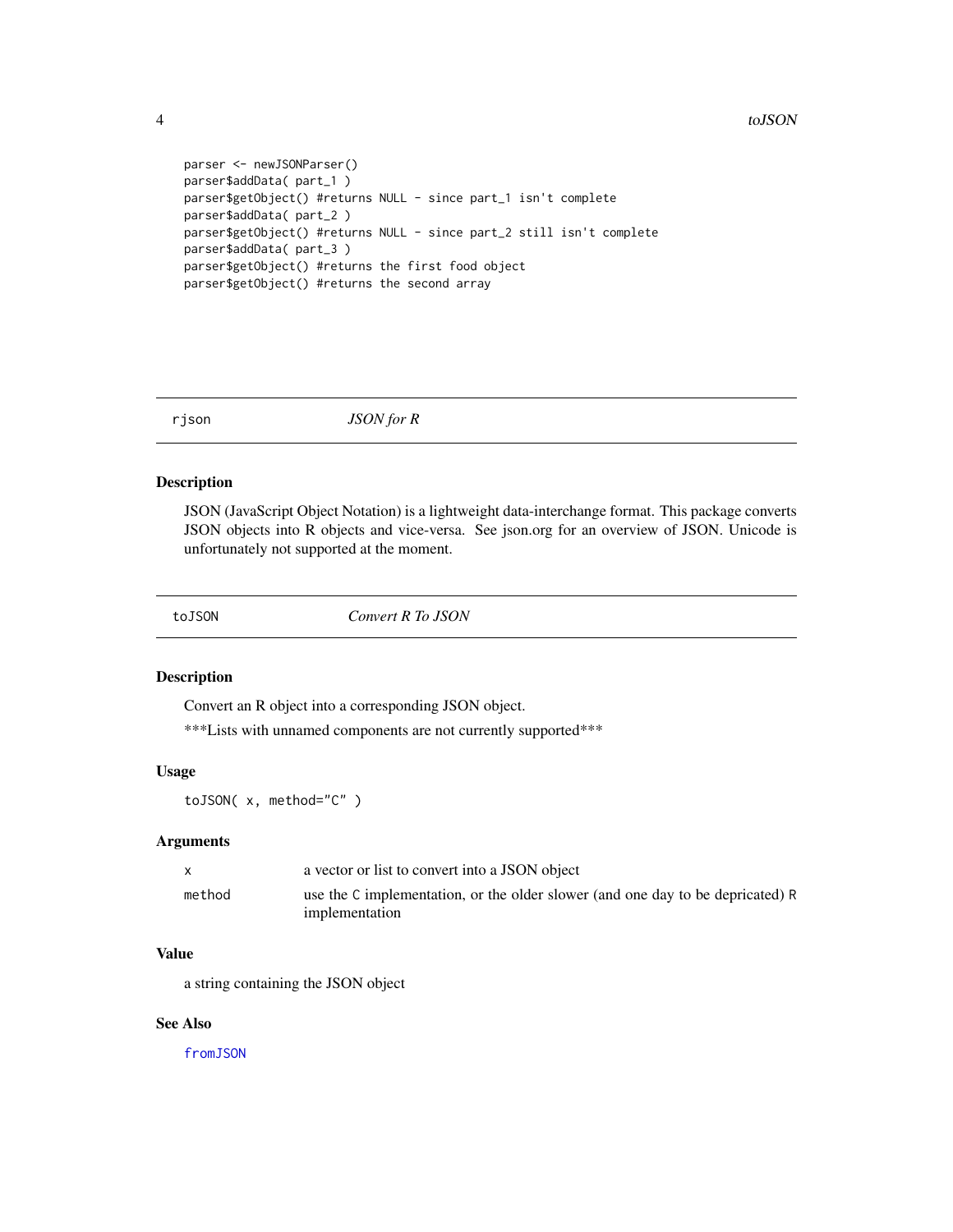#### toJSON 5

# Examples

```
x \le - list( alpha = 1:5, beta = "Bravo",
          gamma = list(a=1:3, b=NULL),delta = c(TRUE, FALSE) )
json <- toJSON( x )
fromJSON( json )
```

```
#named vectors are treated as JSON objects (lists)
toJSON(islands[1:4])
```

```
#data.frames must be converted into a list before converting into JSON
plot(cars, pch=2)
json_cars <- toJSON(as.list(cars))
points( data.frame( fromJSON( json_cars ) ), col="red", pch=3 )
```

```
#special R types are encoded as strings
testString <- c(1,2,3,4,NA,NaN,Inf,8,9);
toJSON(testString);
```